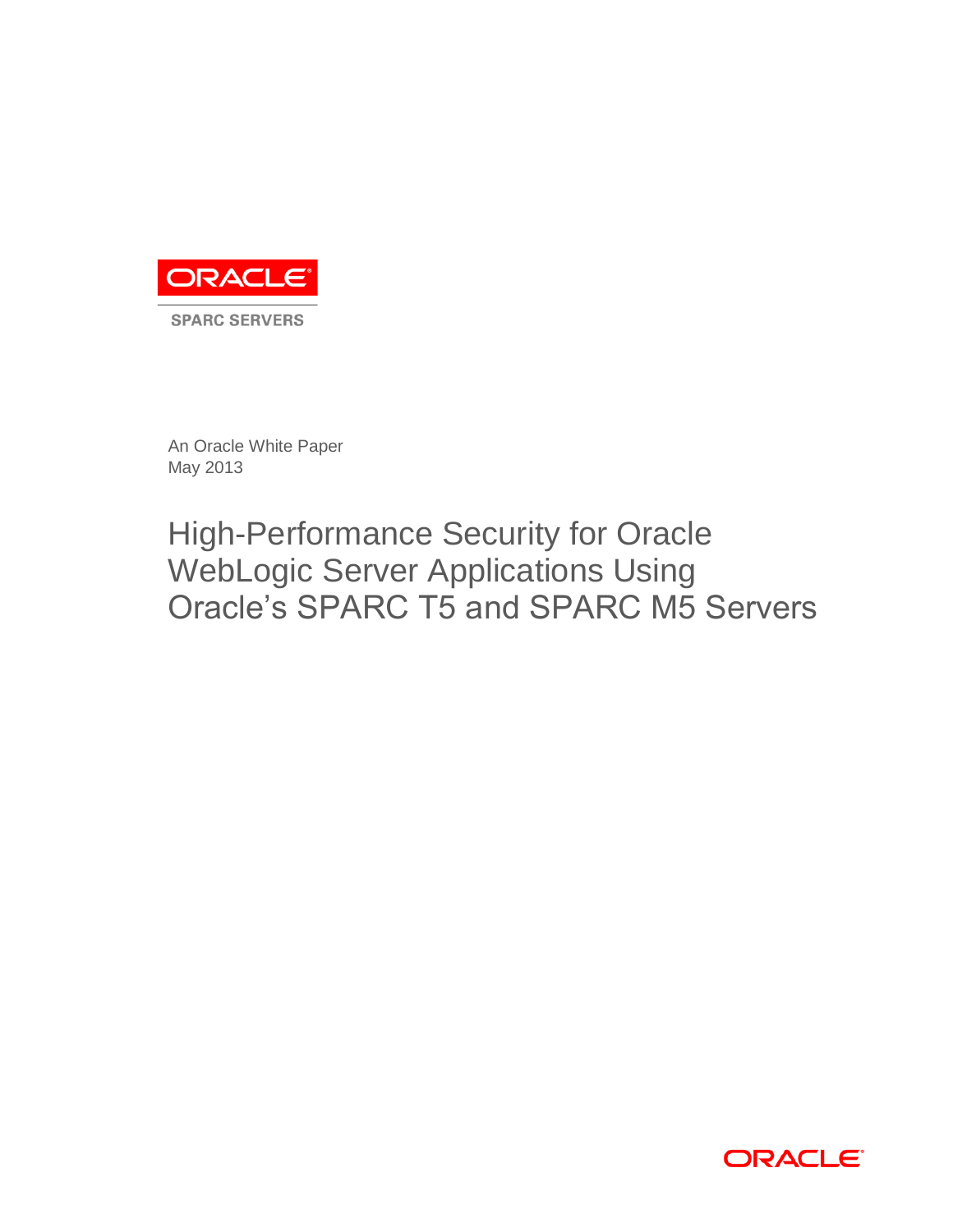| Role and Relevance of Oracle's SPARC T-Series Processor Family. 2 |
|-------------------------------------------------------------------|
| Oracle's SPARC T5-Integrated Cryptographic Acceleration 2         |
|                                                                   |
| The Role of Oracle Solaris Cryptographic Framework 4              |
| Cryptographic Acceleration for Oracle WebLogic Server Security  4 |
| Applied Security Mechanisms and Usage Scenarios 5                 |
| WebLogic Security Acceleration Using Oracle Ucrypto Provider 5    |
|                                                                   |
| Accelerating WS-Security Using Oracle Ucrypto Provider  7         |
|                                                                   |
| Examining Hardware-Assisted Cryptographic Operations 10           |
|                                                                   |
|                                                                   |
|                                                                   |
|                                                                   |
|                                                                   |
|                                                                   |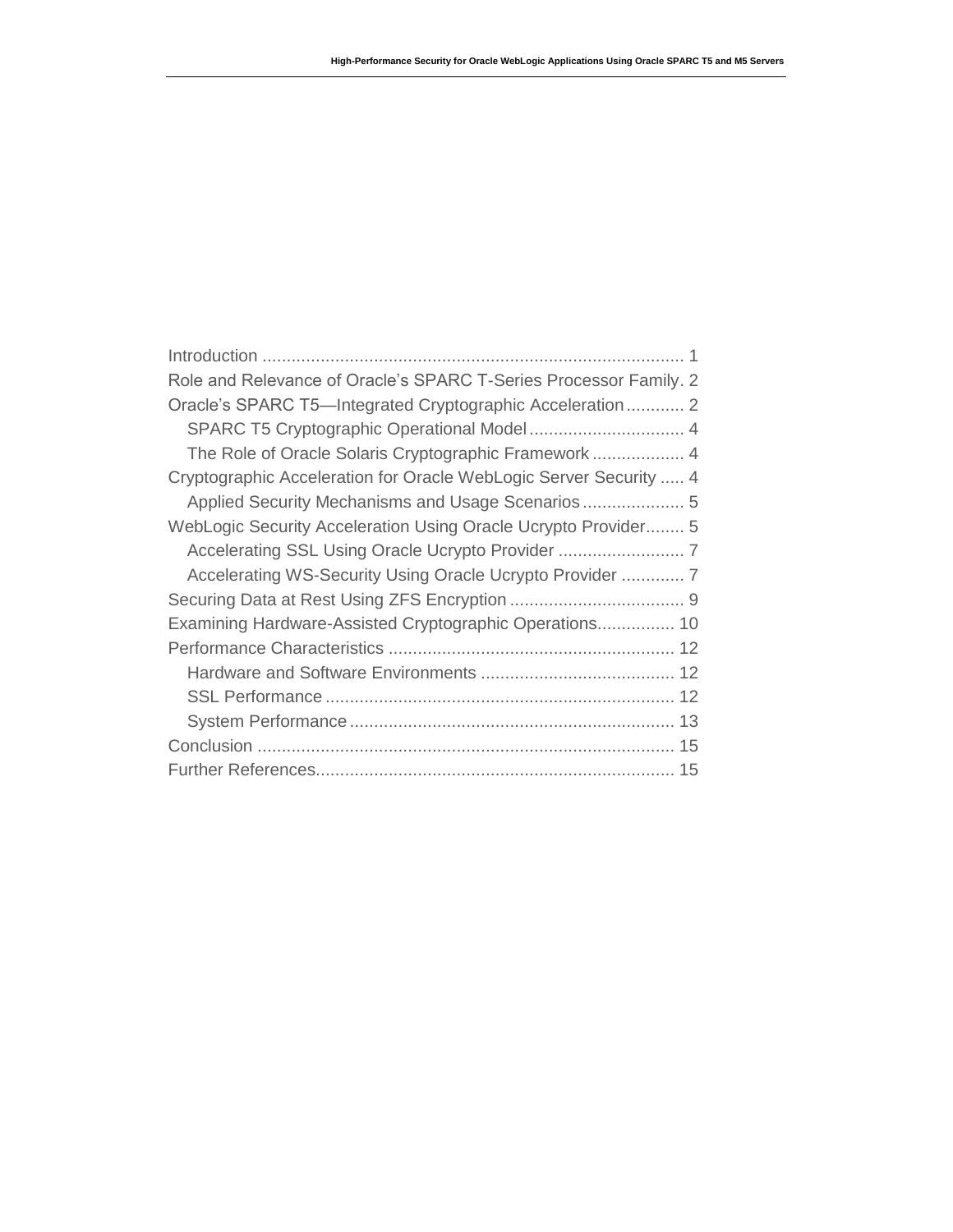# <span id="page-2-0"></span>Introduction

This document details the high-performance security strategies for Oracle WebLogic Server applications and XML Web services using the on-chip/on-core cryptographic acceleration capabilities of Oracle's SPARC T5 and Oracle's SPARC M5 servers. This document presents the technical prerequisites, configuration, deployment, and verification guidelines for Oracle WebLogic Server, Java Runtime Environment, and the Oracle Solaris Cryptographic Framework features. These products support the cryptographic operations involved with encryption/decryption, digital signature, key management functions of SSL, and WS-Security application scenarios and using encrypted ZFS data sets (file systems and ZVOLs).

The hardware-assisted cryptographic acceleration strategies and applied techniques presented in this document have been tested and verified for use with Oracle WebLogic Server 12*c*-based application deployments on Oracle's SPARC T5 and Oracle's SPARC M5-32 servers.

This document is intended for security administrators and Oracle WebLogic Server administrators who are tasked to deploy and integrate the on-chip cryptographic capabilities of Oracle's SPARC T5 processor-based servers. Administrators should be familiar with the installation and configuration of Oracle's SPARC T-Series and SPARC M-Series servers, Oracle Solaris 11.1, including the use of ZFS encryption, as well as Oracle WebLogic Server 12*c* and applied techniques for enabling SSL and WS-Security for Oracle WebLogic Server applications.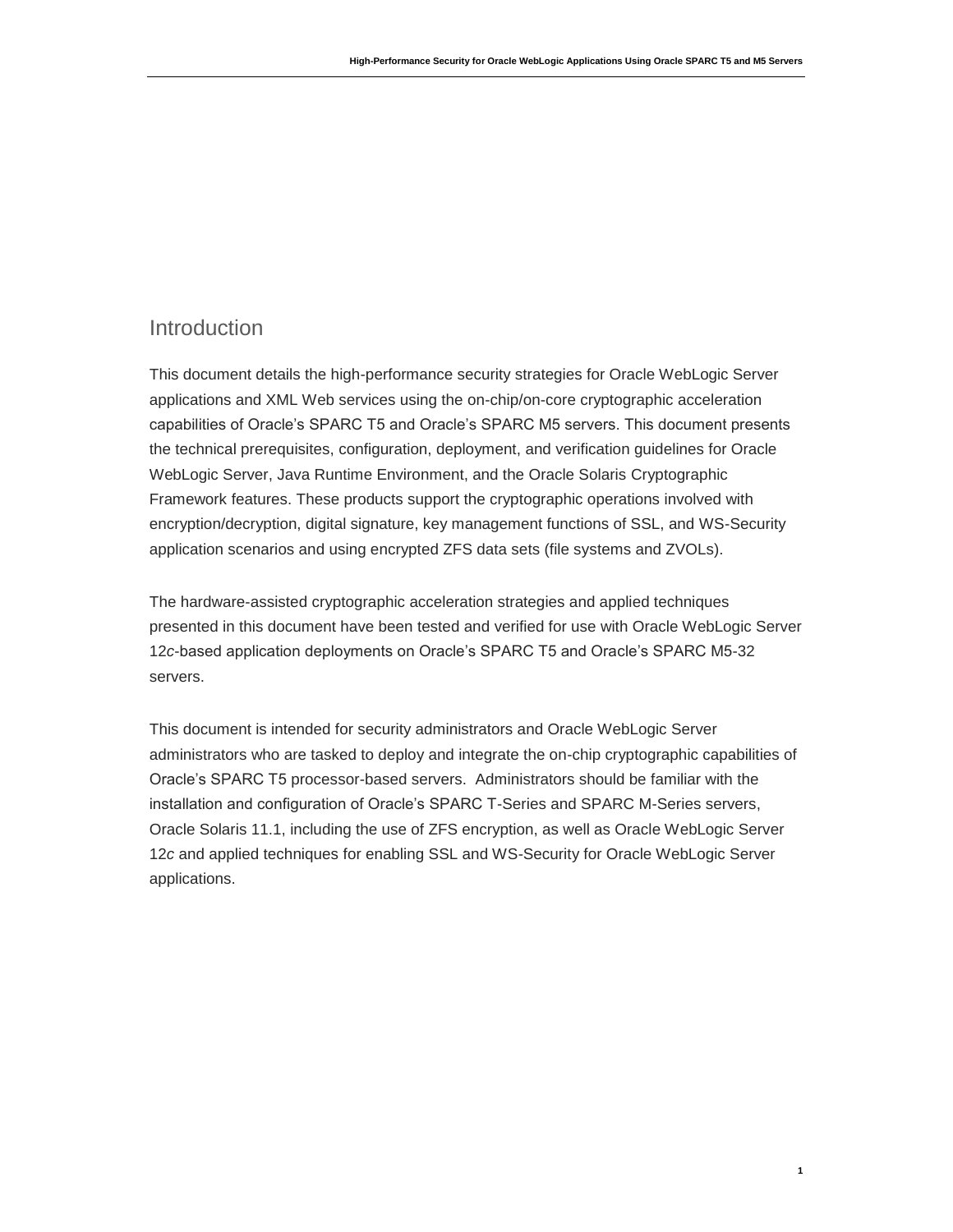# <span id="page-3-0"></span>Role and Relevance of Oracle's SPARC T-Series Processor Family

As security has taken unprecedented importance in all facets of the IT industry, organizations are proactively adopting cryptographic mechanisms to protect their businesses and information from unauthorized access and ensuring data confidentiality and integrity during transit and in storage. Cryptographic operations are heavily compute-intensive, burdening the host system with additional CPU cycles and network bandwidth resulting in significant degradation of overall throughput of the system and its hosted applications. For example, a host server capable of processing 1,000 transactions per second can perform only 10 transactions per second after deploying SSL to secure communications with the hosted application.

To speed up cryptographic performance, security experts often recommend and use cryptographic accelerator appliances to offload cryptographic operations and save CPU cycles, enhancing the system throughput and its hosted applications. While useful, adopting a specialized appliance for offloading cryptographic operations introduces a new set of costs, complexities, and issues in terms of procurement, installation, configuration, testing procedures, management, and support that significantly increases the power demands and costs of deployment projects.

Foreseeing the need for special-purpose hardware that can outpace workload demands, Oracle introduced the industry's first and fastest on-chip hardware cryptographic capabilities as part of Oracle's UltraSPARC T1 processor, which was launched during 2005. Oracle continued to augment the cryptography support into each new generation of Oracle's SPARC T-Series processors.

# <span id="page-3-1"></span>Oracle's SPARC T5—Integrated Cryptographic Acceleration

Oracle's new SPARC T5 processor is the fifth generation of the Oracle's SPARC T-Series family. It leverages the SPARC S3 core with a redesign of the non-core processor areas. The new Oracle SPARC T5 introduces a new floating-point pipeline and further increases network bandwidth, providing approximately 3X the single-threaded throughput gains compared to its predecessor. The Oracle SPARC T5 processor includes 16 computing cores with 8 threads per core (128 threads per socket), on-chip memory management, two 10 GbE interfaces, dual on-chip based PCIe Generation 3 root complexes, on-chip cryptographic acceleration and hardware-enabled virtualization capabilities. As a result, the Oracle SPARC T5 processor eliminates the need for expensive custom hardware and software development by integrating high-performance computing, security, and significant I/O onto a single chip.

The SPARC T5 features on-chip cryptographic accelerators made available through unprivileged ISA instructions. Each of the 16 SPARC S3 cores in the Oracle SPARC T5 contains a Stream Processing Unit (SPU) that accelerates cryptographic functions at the same clock speed as the rest of the computing core. The SPU on each is implemented within the core pipelines and is accessible by 29 new user-level instructions for performing cryptographic functions. During a cryptographic operation, the cryptographic function will leverage SPU and also use parts of Floating Point/Graphics Unit (FGU) and Integer Execution Unit (EXU) pipelines with Floating-point Register Files (FRF) and Integer Register Files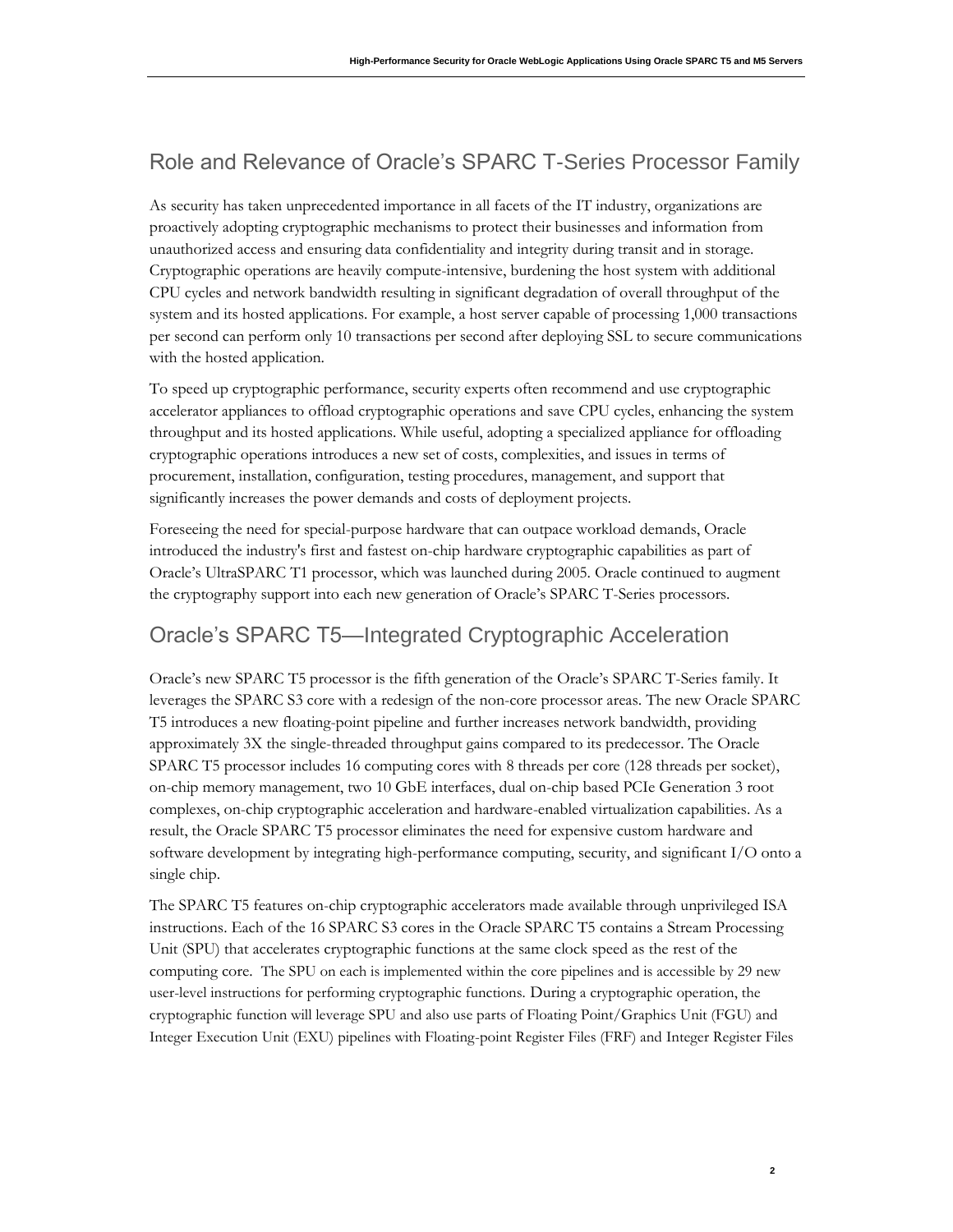(IRF). The logical depiction of SPU in Oracle SPARC T5 processor is shown in Figure 1. As a result, the SPU is designed to achieve wire-speed encryption and decryption on the processor's 10 GbE ports.



Figure 1: Oracle's SPARC T5 processor—logical depiction of stream processing unit (SPU).

The following table shows the cryptographic algorithms supported by the SPARC T5 processor

| <b>TABLE 1. SUPPORTED CRYPTOGRAPHIC ALGORITHMS</b> |
|----------------------------------------------------|
|                                                    |

| <b>ON-CORE CRYPTOGRAPHY</b> | <b>SPARC T5</b>                                        |
|-----------------------------|--------------------------------------------------------|
| Accelerator drive           | Userland (no drivers required)                         |
| Public key encryption       | RSA, DSA, DH, ECC                                      |
| <b>Bulk encryption</b>      | AES, DES, 3DES, RC4, Kasumi, Camellia                  |
| Message digests             | CRC32c, MD5, SHA-1, SHA-224, SHA-256, SHA-384, SHA-512 |
| <b>APIS</b>                 | PKCS#11 Standard<br>Ucrypto APIs                       |

When compared to alternative on-chip/on-core implementations of competition processors, the SPARC T5 offers a comprehensive set of algorithms supporting a long list of public-key encryption,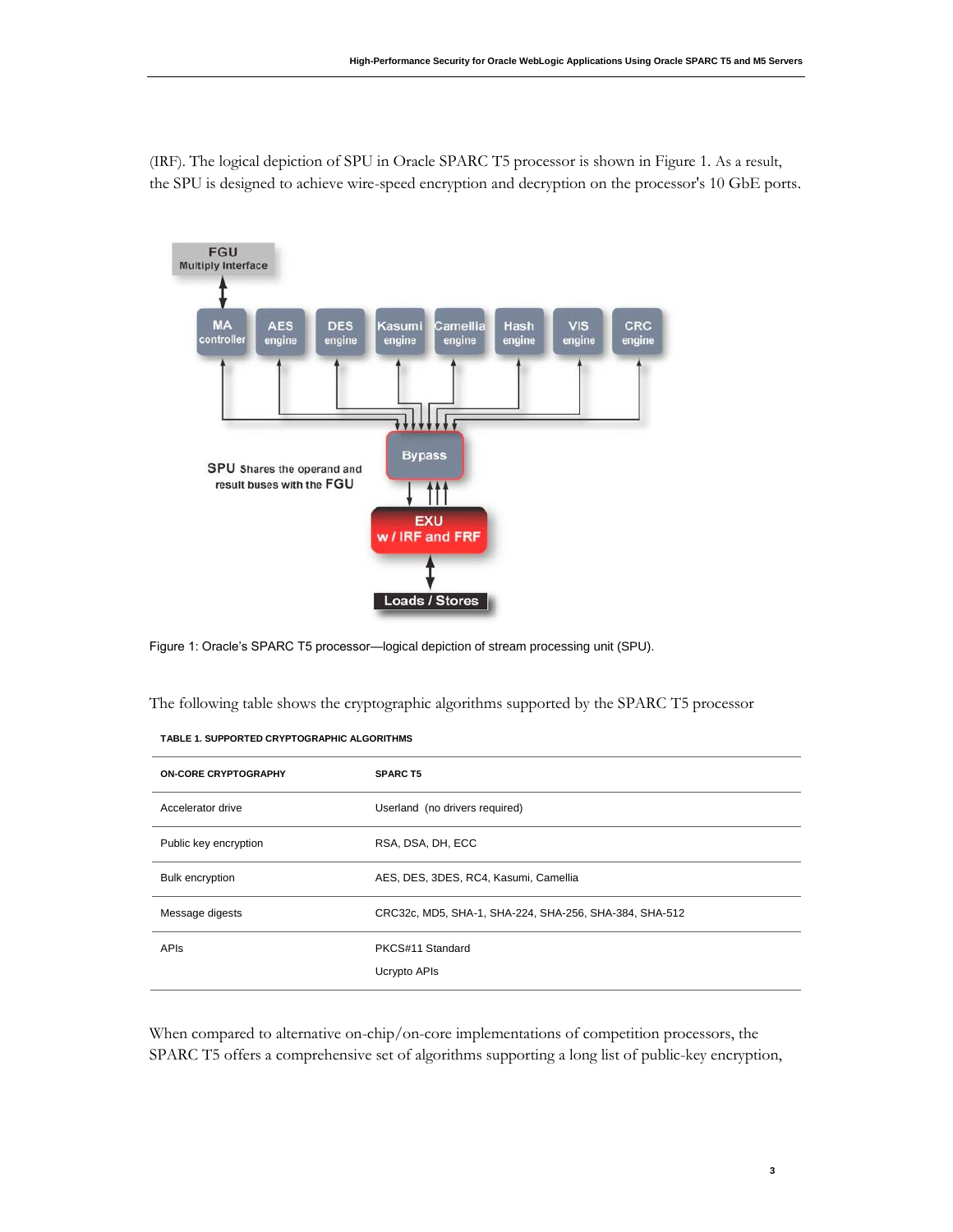symmetric-key encryption, and message-digest algorithms. The SPARC T5 and SPARC M5-32 servers are equipped with SPARC T5 processors.

#### <span id="page-5-0"></span>SPARC T5 Cryptographic Operational Model

With the SPARC T5 and SPARC T4 processors, the applications can directly access the on-core cryptographic functions, performing those functions in hardware—without requiring use of special configurations or drivers, kernel parameters, and administrative permissions.



Oracle SPARC T5 Processor



#### <span id="page-5-1"></span>The Role of Oracle Solaris Cryptographic Framework

In practice, the Oracle Solaris Cryptographic Framework acts as the core intermediary between the applications and the underlying hardware. The framework enables user-level applications to automatically leverage the hardware-assisted cryptographic acceleration functions. The Oracle Solaris Cryptographic Framework libraries provide a set of cryptographic services and application programming interfaces (APIs) whereby both kernel and user-level application consumers can transparently delegate the cryptographic operations to hardware—without adding any new code to the application.

# <span id="page-5-2"></span>Cryptographic Acceleration for Oracle WebLogic Server Security

The Oracle WebLogic Server applications can significantly gain security performance by offloading and delegating their cryptographic operations to the on-core cryptographic capabilities of the SPARC T5 processor.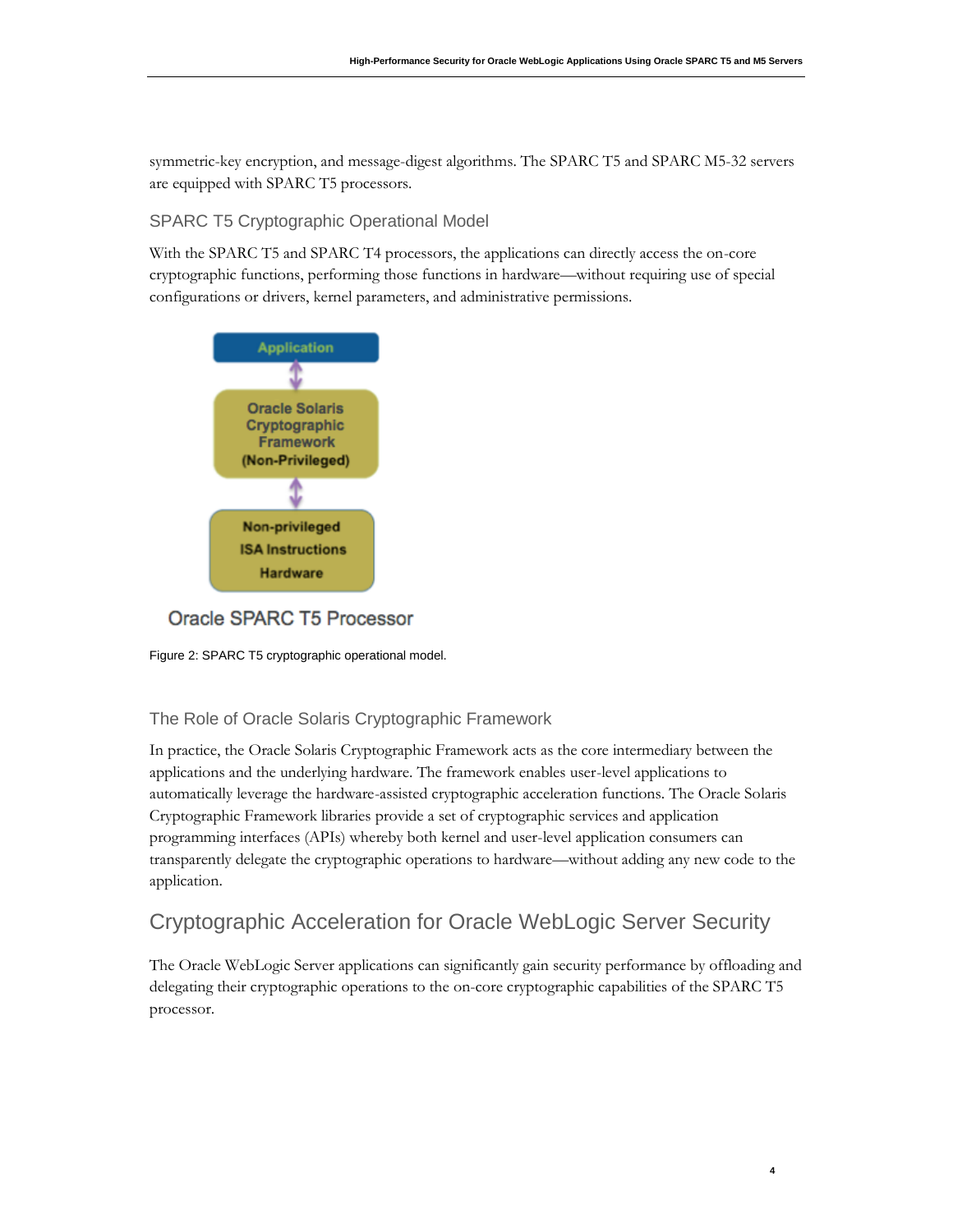#### <span id="page-6-0"></span>Applied Security Mechanisms and Usage Scenarios

The Oracle WebLogic Server applications can offload select cryptographic operations for the following security scenarios.

#### **Transport-Layer Security**

- SSL/TLS acceleration offloads computationally intensive public-key encryption (e.g., RSA, ECC), bulk encryption (e.g., AES, 3DES), message digest (e.g., SHA1, SHA2), and random number generation operations.
- RMI over IIOP with SSL uses SSL/TLS to protect IIOP connections and RMI remote objects in transit.

#### **Message-Layer Security**

 Acceleration of cryptographic operations intended for supporting XML Web services security standards such as WS-Security and WS-SecurityPolicy. XML Web services security relies on publickey encryption, digital signature (e.g.. RSA, ECC), bulk encryption (e.g., AES, DES) and message digest (e.g., SHA-1, SHA-256) functions intended for supporting XML encryption, XML digital signature, and related cryptographic operations.

#### **Secure Data at Rest**

 Acceleration of cryptographic operations intended for supporting data stored in file system. This will be accomplished through the use of encryption integrated with the ZFS file system. The Oracle Solaris 11-based ZFS encryption automatically leverages SPARC T5 hardware-assisted cryptographic acceleration.

The SPARC T5 processor's on-core cryptographic acceleration capabilities can be accessed in a variety of ways by the Oracle WebLogic Server deployment, depending on the applied security scenarios and its requirements. The availability of Oracle Ucrypto provider features and SunPKCS#11 interfaces in the Java Cryptography Extension (JCE) framework enables the Oracle WebLogic Server-deployed Java EE applications and XML Web services to take advantage of hardware-assisted cryptographic acceleration of SSL and WS-Security-based cryptographic workloads.

# <span id="page-6-1"></span>WebLogic Security Acceleration Using Oracle Ucrypto Provider

By default, when deployed on SPARC T5 servers, the Oracle WebLogic Server relies on the Java Development Kit (JDK) and its Oracle Ucrypto provider environment for handling cryptographic operations. The Oracle Ucrypto provider in JCE contains a dedicated integration that leverages Oracle Solaris 11 Ucrypto APIs for offloading and delegating of cryptographic operations supported by Oracle's SPARC T5-based on-core cryptographic instructions. In addition, the Oracle WebLogic Server SSL must be configured to use the Java Secure Socket Extension (JSSE) provider as the default SSL provider. The JSSE provider uses the underlying JCE provider exclusively for all of its cryptographic operations and hence, WebLogic SSL configuration will be able to automatically take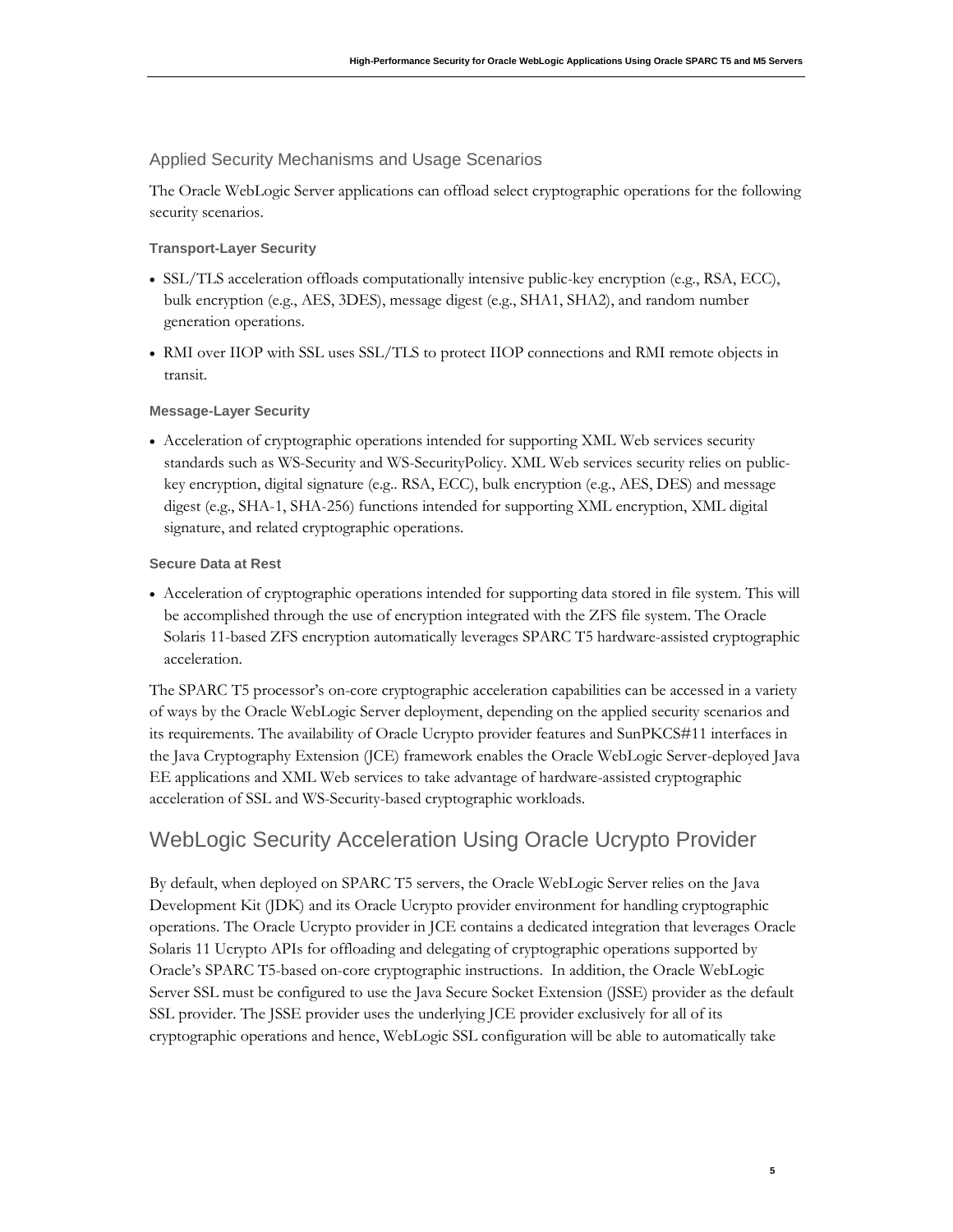advantage of hardware-assisted cryptographic acceleration capabilities through Oracle Ucrypto provider.

To leverage the Oracle Ucrypto provider, it is required to install and use JDK7 update 4 or later as the Java Runtime Environment on Oracle Solaris 11. After installation, make sure that the Oracle Ucrypto provider is identified as the default provider in the Java security properties file java.security located at \$JAVA\_HOME/jre/lib/security/ directory.

```
security.provider.1=com.oracle.security.ucrypto.UcryptoProvider
                        ${java.home}/lib/security/ucrypto-solaris.cfg
```
With the release of JDK7 update 4, Oracle introduced Oracle Ucrypto provider, which provides a specialized interface bypassing PKCS#11 and automatically leverages hardware-assisted cryptographic acceleration capabilities of Oracle's SPARC T4 (or newer) processors. In a typical JDK7 installation (JDK7u4 or later) on Oracle Solaris 11 (SPARC), the Java Runtime Environment is preconfigured to make use of the Oracle Ucrypto provider by default. This enables the Java and Oracle WebLogic Server-hosted applications and XML Web services to automatically delegate their cryptographicintensive operations processed via Oracle Solaris Cryptographic Framework using Oracle's SPARC T5 on-core cryptographic instructions (Figure 3).

In addition to Oracle Ucrypto provider, the JDK provides a PKCS#11 provider implementation (SunPKCS11) that enables Java applications to access PKCS#11-based cryptographic provider implementations provided by the Oracle Solaris Cryptographic Framework.



Figure 3: Oracle WebLogic Server security using Oracle's SPARC T5 server.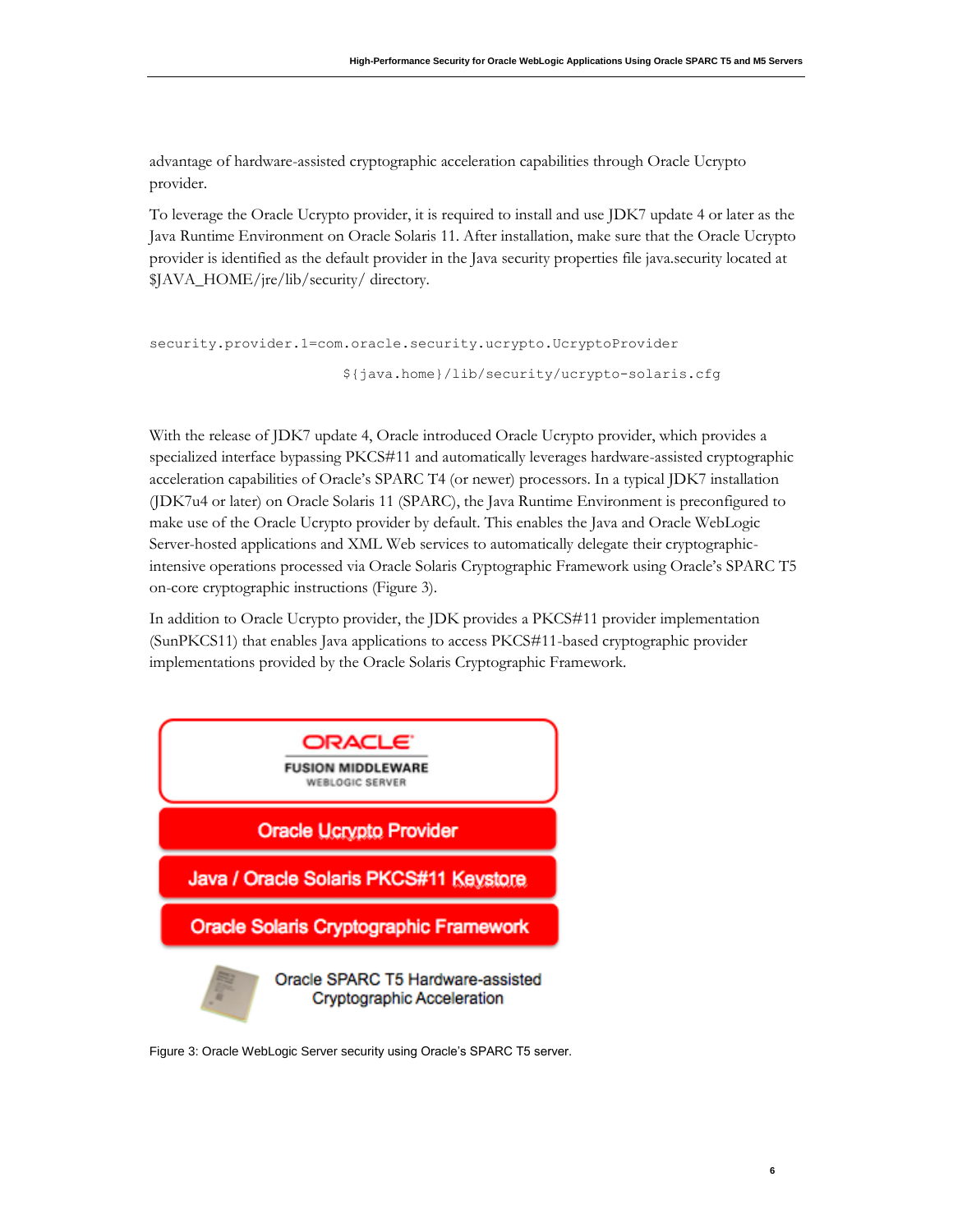#### <span id="page-8-0"></span>Accelerating SSL Using Oracle Ucrypto Provider

The following steps explain how to configure Oracle WebLogic Server for SSL acceleration using the on-chip cryptographic acceleration capabilities of Oracle's SPARC T5 processor-based servers.

- 1. Configure Oracle WebLogic Server to listen for SSL. Before configuration, obtain the necessary private keys, server certificate including the public key, and trust CA certificates from a Certificate Authority (CA), and then store them into the Java keystore (identity and trust keystores) configured within the Oracle WebLogic Server environment. In case of development and testing, users may choose to use a self-signed certificate, private key, and trusted CA certificate created using Java key tool. Use the Oracle WebLogic Server Administration Console to configure the identity and trust keystores. Follow the SSL configuration guidelines specified in the *Oracle Fusion Middleware - Securing Oracle WebLogic Server 12c Release 1(12.1.1)* documentation.
- 2. Check that the Oracle WebLogic Server is listening and responds over the SSL port. This can be verified using the Oracle WebLogic Server console logs for the managed server.
- 3. Make sure the SSL configuration relies on the JSSE provider to enable automatic delegation of SSL-based cryptographic to automatically take advantage of Oracle Ucrypto provider. This can be accomplished by adding Java runtime option –Dweblogic.ssl.JSSEEnabled=true in the Java Runtime Environment settings of the WebLogic-managed server.
- 4. To enforce the hardware facilitated cryptographic capabilities, it is critical that the WebLogic SSL provider configuration must define SSL cipher suites that include cryptographic algorithms supported by the hardware. This also helps to disable weak SSL cipher suites. This can be accomplished by editing the Oracle WebLogic Server domain's config.xml:

```
<ssl>
        <enabled>true</enabled>
       <ciphersuite>TLS_RSA_WITH_AES_128_CBC_SHA</ciphersuite>
       <ciphersuite>TLS_RSA_WITH_AES_256_CBC_SHA</ciphersuite>
 . . .
\langle/ssl\rangle
```
5. Restart the managed server instance of Oracle WebLogic Server. This can accomplished using the Oracle WebLogic Server console.

#### <span id="page-8-1"></span>Accelerating WS-Security Using Oracle Ucrypto Provider

WS-Security plays a critical role in providing message-level security of XML Web services by ensuring confidentiality, integrity, and access control of SOAP messages. The Oracle WebLogic Server relies on the JCE provider for supporting cryptographic operations involved with message-level security of XML Web services and the Oracle Ucrypto provider for facilitating cryptographic acceleration associated with encryption, signature, and message digest operations.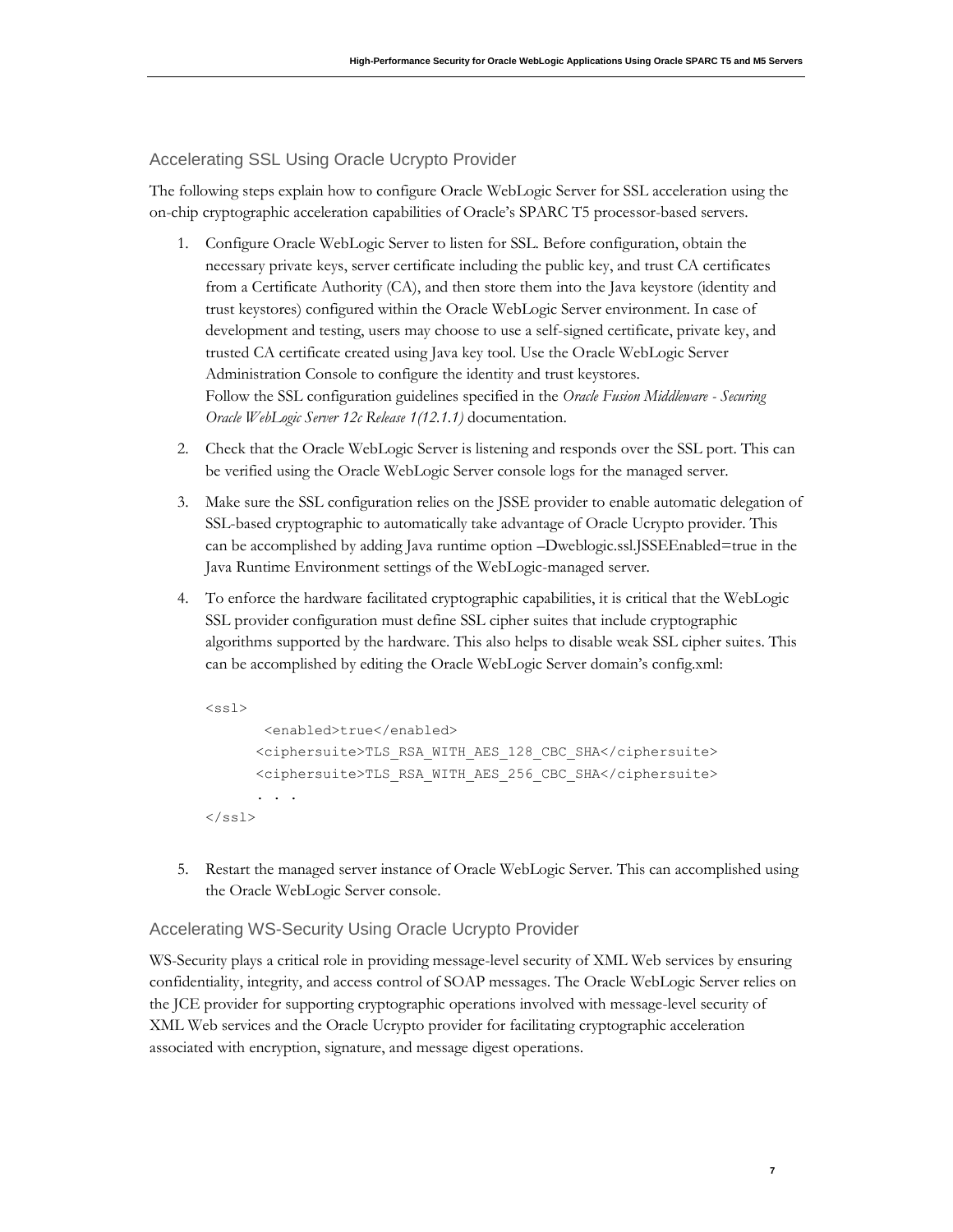Oracle WebLogic Server strongly recommends the use of WS-SecurityPolicy standard, and it provides predefined WS-SecurityPolicy files to specify message-level security requirements. The WS-SecurityPolicy describes the message-level security requirements of the SOAP messages and how the requested operation should be digitally signed or encrypted using relevant cryptographic algorithm suites defined in the policy. The exposed Web service makes the associated security policy available via the WSDL.

The following steps explain how to configure the Oracle WebLogic Server for XML Web services security operations and its acceleration using the on-chip cryptographic acceleration capabilities of the SPARC T-Series. It is assumed that the Web service created is deployed as a JWS file that implements using Oracle WebLogic Server Web service and/or JAX-WS APIs.

Update the JWS file, including WebLogic-specific @Policy and @Policies JWS annotations to specify the predefined policy files that represent WS-Policy and WS-SecurityPolicy definitions for performing the required WS-Security mechanisms.

```
@WebService(name="Simple", targetNamespace="http://oracle.org") 
@WLHttpTransport(contextPath="/wssp12/wss10", 
serviceUri="UsernameTokenPlainX509SignAndEncrypt") 
@Policy(uri="policy:Wssp1.2-2007-Wss1.0-UsernameToken-Plain-X509-
Basic256.xml") 
public class UsernameTokenPlainX509SignAndEncrypt { 
@WebMethod 
@Policies({ 
@Policy(uri="policy:Wssp1.2-2007-SignBody.xml"), 
@Policy(uri="policy:Wssp1.2-2007-EncryptBody.xml")}) 
public String echo(String s) 
{ 
   return s; 
}
```
The above WS-Policy identifies the WS-SecurityPolicy specifying the service authenticates the client using a username token, and both the request and response messages are signed and encrypted with X.509 certificates.

After including the policies, recompile and deploy the Web service. For Web services configuration and deployment steps, refer to the *Oracle Fusion Middleware documentation for Securing WebLogic Web Services for Oracle WebLogic Server 12c*.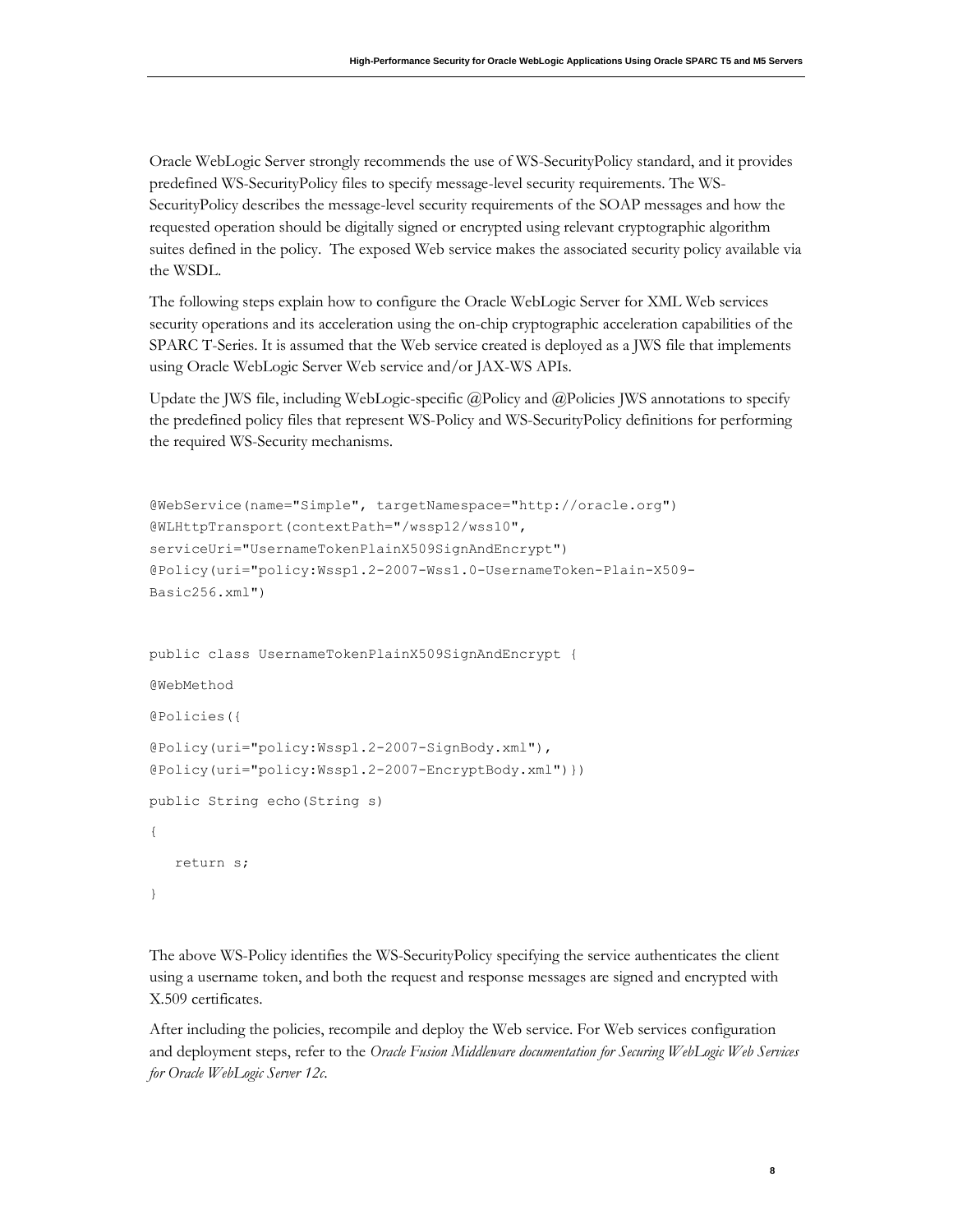It is also critical the client application that invokes a deployed Web service must be associated to a client-side security policy file. Typically, the security policy files are the same as those configured for the server-side Web service invoked, but because the server-side files are not exposed to the client Java runtime, the client application must load its own local copies. Users may also choose to use the weblogic.jws.jaxws.ClientPolicyFeature class in the client application to override the effective policy defined for a service.

Make sure the cryptographic mechanisms specified in the security policy file identify the WS-SecurityPolicy algorithm suite supported by the Oracle Ucrypto provider or the SunPKCS11 provider. Refer to the *Java PKCS#11 Reference Guide* for the supported list of cryptographic algorithms. If the specified algorithm suite is Basic256, it represents AES-256 algorithm for bulk encryption, Sha256 algorithm to represent SHA-256 based message digests and Rsa-oaep-mgf1p to represent RSA for key wrap. The Oracle Ucrypto provider supports both AES-256 and SHA256withRSA algorithms, and it leverages the use of Oracle's SPARC T5 hardware-assisted cryptographic acceleration.

Update the Java client application to make sure it loads the client-side policy files and rebuild/redeploy the client application. If the client is a Web application, restart the WebLogic managed server instances where it is deployed.

## <span id="page-10-0"></span>Securing Data at Rest Using ZFS Encryption

Oracle WebLogic Server applications are tested and verified to install and run on an encrypted file system provided by Oracle Solaris 11 ZFS encryption. By default, ZFS uses the Oracle Solaris 11 cryptographic services APIs, which automatically benefit from the hardware acceleration of the AES algorithm available on the SPARC T5 processors. The policy for encryption is set at the dataset level when datasets (file systems or ZVOLs) are created. Each ZFS on disk block (smallest size is 512 bytes, largest is 128 k) is encrypted using AES algorithm in either CCM or GCM mode. The wrapping keys need to be provided by the Oracle Solaris administrator who creates the file system, which can be changed at any time without taking the file system offline. The data encryption keys are randomly generated at dataset creation time. The easiest way to create the wrapping keys is to use the existing Oracle Solaris pktool command:

\$ pktool genkey

```
 keystore=file keytype=aes keylen=128
```
outkey=/export/home/user/mykey

**9**

Using ZFS encryption support can be as easy as this:

# zfs create -o encryption=on -o

keysource=raw,file:///export/home/user/mykey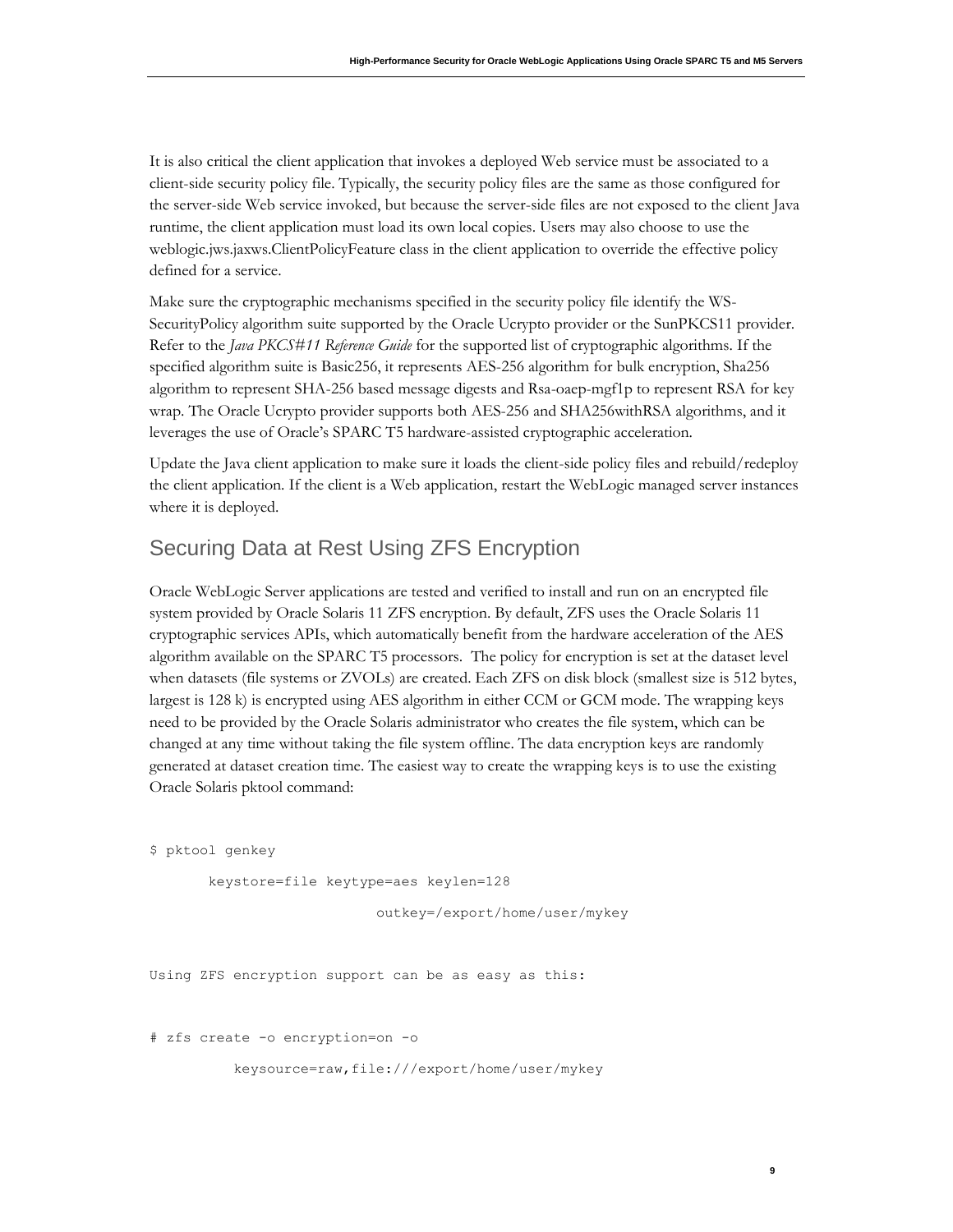myfilesystem/cryptofs

Alternatively, for ensuring secure storage and retrieval of wrapping keys, it is recommended to use the Oracle Solaris PKCS#11 softtoken as keystore for storing wrapping keys. Using Oracle Solaris PKCS#11 softtoken as keystore ensures that the wrapping key is encrypted in storage and the keystore is protected by a PIN. The steps involved with creating and storing the wrapping key in an Oracle Solaris PKCS#11 softtoken keystore and using the key to create an encrypted ZFS data set is as follows:

# pktool genkey

keystore=pkcs11 keytype=aes keylen=128 label=mykey

Enter PIN for Sun Software PKCS#11 softtoken:

```
# zfs create -o encryption=on 
       -o keysource=raw,pkcs11:object=mykey myfilesystem/cryptofs
```
Enter PKCS#11 token PIN for ' myfilesystem/cryptofs'

In the example above, an AES key is created in the default softtoken keystore for the user. This keystore requires authentication to create and use keys stored in it, so a user is prompted for the keystore PIN (it is really a passphrase, but PKCS#11 terminology uses the word PIN for legacy reasons). The syntax of the PKCS#11 URI that is used with the keysource property allows for specifying a path to the PIN file. Using this method ensures that the actual wrapping key is encrypted and protected in the PKCS#11 keystore.

For more details on ZFS encryption, refer to the *Oracle Solaris ZFS Administration Guide*.

### <span id="page-11-0"></span>Examining Hardware-Assisted Cryptographic Operations

After deployment of WebLogic SSL or WS-Security, it is important to examine and confirm whether the configured on-chip hardware accelerator is acting on those delegated operations or any other software providers performing them. To ensure the SPARC T5 hardware-assisted cryptographic acceleration is configured to use and working with the security scenarios, it is recommended to use the following Oracle Solaris DTrace feature script.

#!/usr/sbin/dtrace -s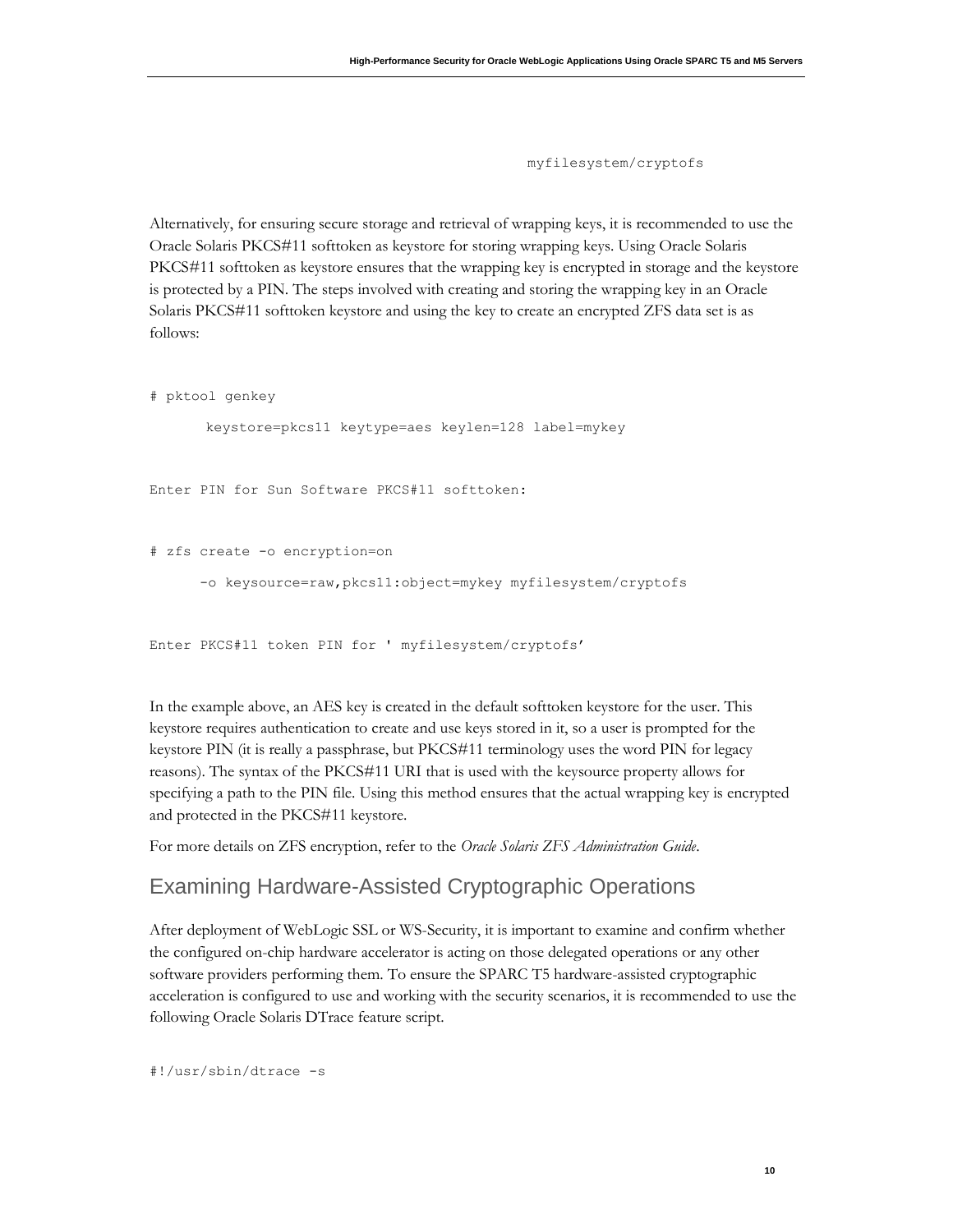```
pid$1:libsoftcrypto:yf*:entry, 
pid$1:libmd:yf*:entry 
{ 
  @[probefunc] = count();} 
tick-10sec 
{ 
  printa(@); 
  clear(@); 
  trunc(@,0); 
} 
tick-100sec 
\{exit(0); \}
```
..

Save the above script as cryptoverify.d file and run the Dtrace script including the "Weblogic server's Java process id" as command line argument.

# dtrace -s cryptoverify.d <WeblogicServer Process ID>

For example, in an XML encryption scenario using AES-256 algorithm, a positive and growing value of aes jobs indicates that cryptographic acceleration is operational on the target AES bulk encryption payloads—refer to the following sample output.

|          | # dtrace -s cryptoverify.d 5774                   |                |       |
|----------|---------------------------------------------------|----------------|-------|
|          | dtrace: script 'cryptoverify.d' matched 51 probes |                |       |
| CPU      | <b>ID</b>                                         | FUNCTION: NAME |       |
| 65 83719 |                                                   | :tick-10sec    |       |
|          | yf aes256 ecb decrypt                             |                | 39922 |
|          | yf aes256 load keys for decrypt                   |                | 39922 |
|          |                                                   |                |       |
| 65 83719 |                                                   | :tick-10sec    |       |
|          | yf aes256 ecb decrypt                             |                | 44108 |
|          | yf aes256 load keys for decrypt                   |                | 44108 |
| 65 83719 |                                                   | :tick-10sec    |       |
|          | yf aes256 ecb decrypt                             |                | 44534 |
|          | yf aes256 load keys for decrypt                   |                | 44534 |
|          |                                                   |                |       |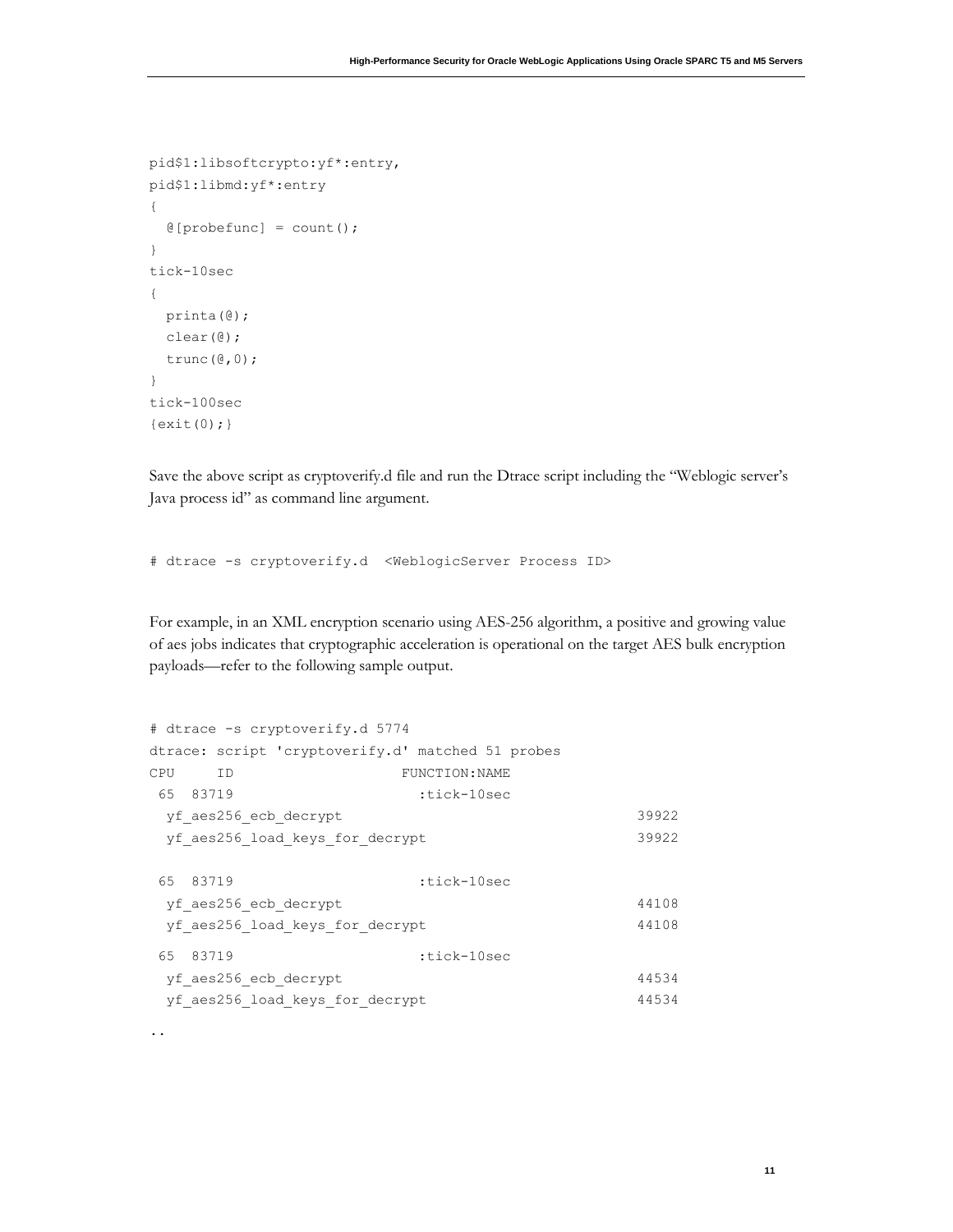# <span id="page-13-0"></span>Performance Characteristics

#### <span id="page-13-1"></span>Hardware and Software Environments

The Oracle WebLogic Server 12*c* server environment and its multitier application security scenarios using SPARC T5 hardware-assisted cryptographic acceleration have been tested and verified to run on the following Oracle hardware and software environments (Table 2):

| TABLE 2: HARDWARE AND SOFTWARE ENVIRONMENT TESTED |  |  |
|---------------------------------------------------|--|--|
|                                                   |  |  |

| <b>OPERATING</b>          | <b>HARDWARE</b>    | <b>ORACLE WEBLOGIC</b>                                              |
|---------------------------|--------------------|---------------------------------------------------------------------|
| <b>SYSTEM</b>             | <b>ENVIRONMENT</b> | <b>SERVER ENVIRONMENT</b>                                           |
| Oracle Solaris<br>11.1 GA | SPARC T5-2 server  | Oracle WebLogic 12c (12.1.1)<br>(1 admin server, 4 managed servers) |

#### <span id="page-13-2"></span>SSL Performance

The following graph (Figure 4) represents the SSL operations performance characteristics of the following WebLogic SSL-based application security scenarios.

- WebLogic managed servers deployed with a Java EE / JAX-WS Web services application.
- WebLogic managed servers deployed with a Java EE / JAX-WS Web services application configured to use SSL with two-way SSL using JKS keystores (JDK configured using a third-party JCE provider with no cryptographic acceleration support).
- WebLogic managed servers deployed with a Java EE / JAX-WS Web services application and configured with two-way SSL using JKS keystores and JDK configured to use the Oracle Ucrypto provider for enabling Oracle SPARC T5 cryptographic acceleration.
- The WebLogic server environment, including applications and database, is installed and configured on encrypted ZFS data sets-based file system. WebLogic managed servers deployed with a Java EE / JAX-WS Web services application and configured with two-way SSL using JKS keystores and JDK configured to use the Oracle Ucrypto provider for enabling Oracle's SPARC T5 cryptographic acceleration.

Each of these scenarios uses a Java EE/JAX-WS Web services application using a 500 k XML payload deployed on Oracle WebLogic Server 12*c* managed server instances running on Oracle's SPARC T5-2 server. The tests are simulated to run with 300 concurrent users for 60 minutes. The SSL and WS-Security configuration uses the following cryptographic material:

- SSL certificate
	- RSA-2048 (Key algorithm)
	- SHA256withRSA (Signature algorithm)
- Oracle WebLogic Server-enforced SSL cipher suite
	- TLS\_RSA\_WITH\_AES\_256\_CBC\_SHA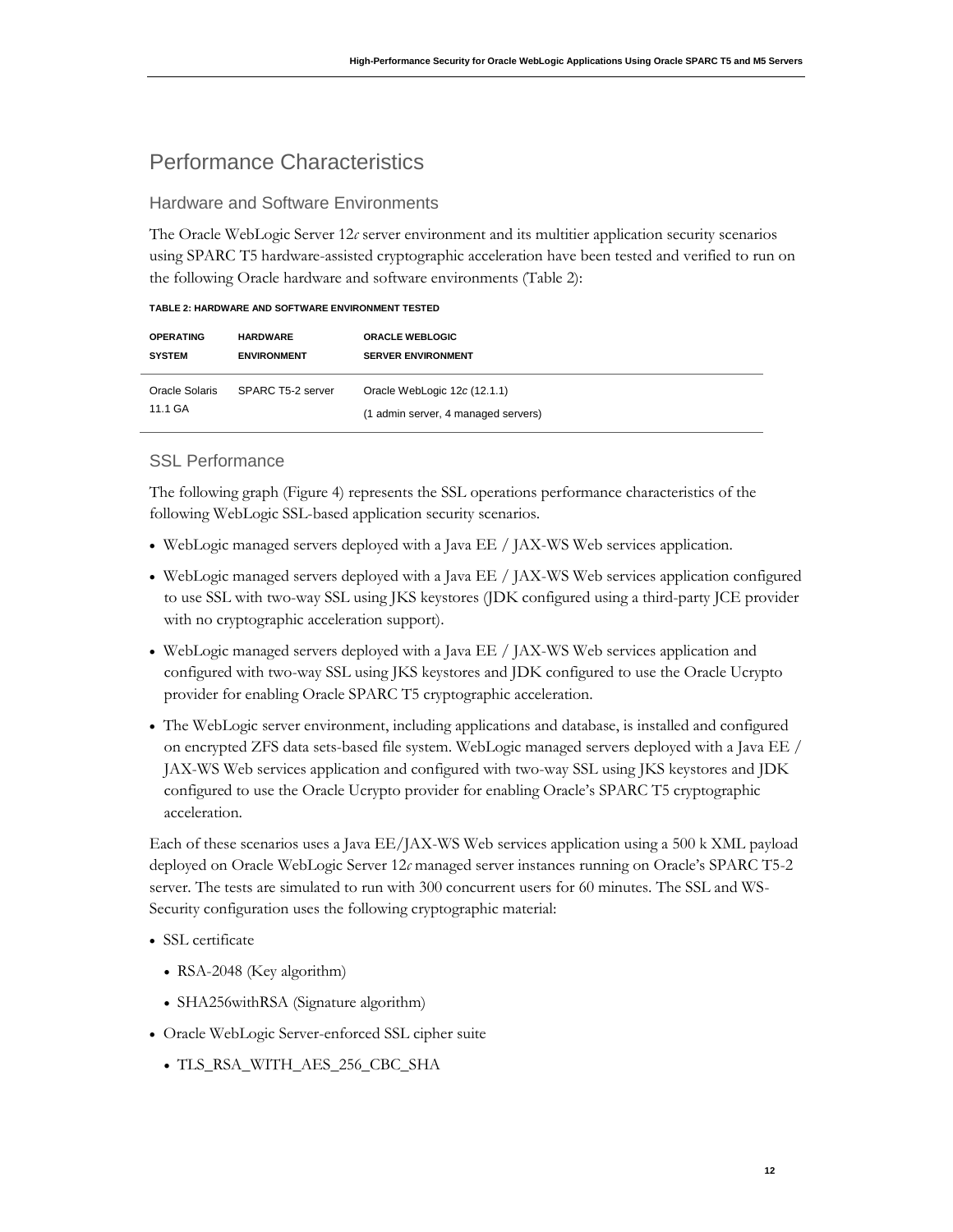- WS-Security
	- AES-256
- ZFS encryption
	- AES-128



Figure 4: Performance characteristics—no SSL versus software SSL versus SPARC T5 hardware-accelerated SSL.

As a result, enabling hardware-assisted cryptographic acceleration with Oracle Ucrypto provider for WebLogic two-way SSL and WS-Security scenarios on encrypted ZFS file system solidly delivered between 200 percent to 300 percent overall application performance gain in comparison with Weblogic SSL and WS-Security running a third-party JCE provider with no cryptographic acceleration support. It is also observed that the hardware-accelerated WebLogic SSL (using SSL cipher with RSA-2048, AES-256, SHA256withRSA) on encrypted ZFS file system showed a negligible overhead of about ~7 percent while comparing to Oracle WebLogic Server running with no SSL.

#### <span id="page-14-0"></span>System Performance

The following graph (Figure 5) represents the overall CPU utilization characteristics of using Oracle's SPARC T5 cryptographic acceleration and the effect of cryptographic overheads on the CPU while comparing with using no SSL.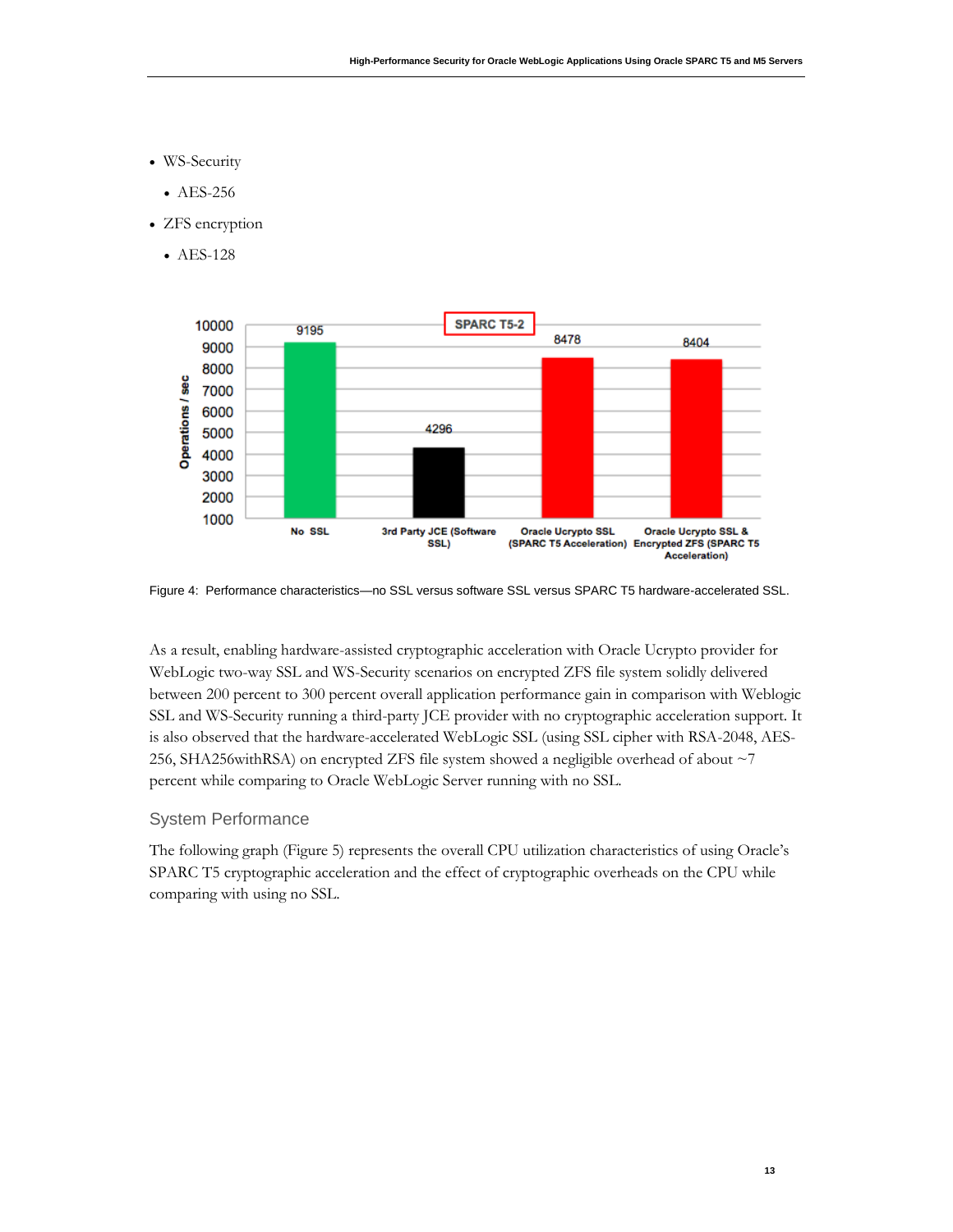

Figure 5: CPU utilization—no SSL versus hardware-assisted SSL.

The results show negligible and near-zero overheads in CPU utilization due to WebLogic SSL, WS-Security, and encrypted ZFS with SPARC T5 hardware-assisted cryptographic acceleration.

These performance characteristics yield tangible, immediate, and cost-efficient results in the form of faster and more secure transactions as well as better response times. Additionally, the results clarify the massive burden unaccelerated cryptographic workloads can have on a server.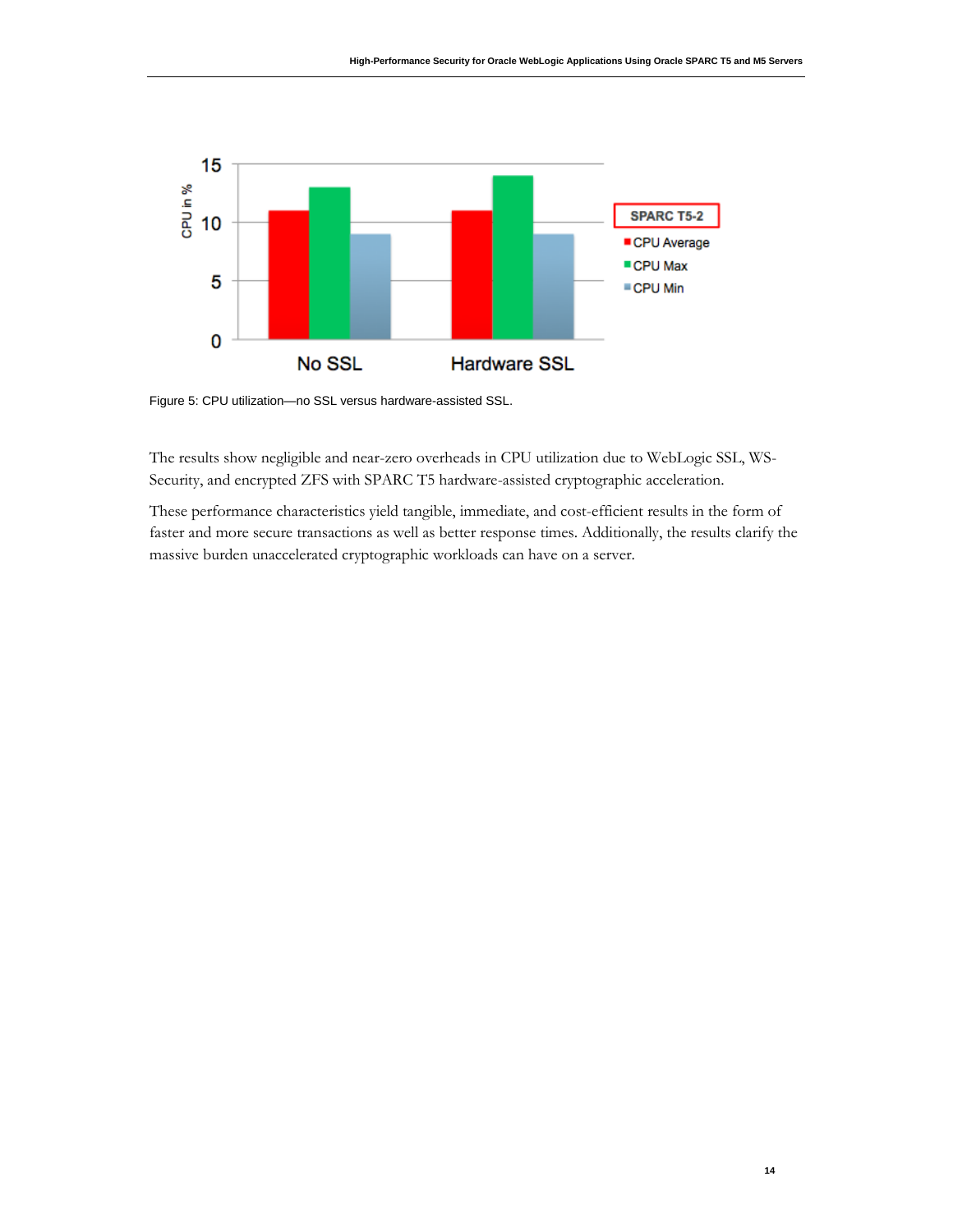# <span id="page-16-0"></span>**Conclusion**

This white paper presents Oracle's SPARC T5 processor's cryptographic acceleration features available with SPARC T5 and SPARC M5 servers and their support for securing Oracle WebLogic Server applications and XML Web services. This paper unveils the core mechanisms, configuration, deployment strategies, and the role and relevance of using the Java Cryptographic Extensions-based techniques, and ZFS encryption. SSL has become the defacto industry standard for delivering transport-layer security in Web applications and XML Web services. The SSL and WS-Security performance characteristics presented in this white paper clearly show the compelling security performance and consistent scalability benefits of adopting Oracle's SPARC T5-based hardwareassisted cryptographic acceleration mechanisms for securing Web applications and XML Web services scenarios.

# <span id="page-16-1"></span>Further References

**Oracle's SPARC T5 and M5 servers**

<http://www.oracle.com/us/products/servers-storage/servers/sparc-enterprise/t-series/index.html>

**Oracle Fusion Middleware Securing Oracle WebLogic Server 12***c* **Release 1 (12.1.1) documentation**  [http://docs.oracle.com/cd/E24329\\_01/web.1211/e24422/toc.htm](http://docs.oracle.com/cd/E24329_01/web.1211/e24422/toc.htm)

**Oracle Fusion Middleware Securing WebLogic Web Services for Oracle WebLogic Server 12***c* **Release 1 (12.1.1) documentation** 

[http://docs.oracle.com/cd/E24329\\_01/web.1211/e24488/overview.htm](http://docs.oracle.com/cd/E24329_01/web.1211/e24488/overview.htm)

**Java PKCS#11 Reference Guide**

<http://download.oracle.com/javase/7/docs/technotes/guides/security/p11guide.html>

**Developer's Guide to Oracle Solaris 11 Security**

[http://docs.oracle.com/cd/E23824\\_01/html/819-2145/index.html](http://docs.oracle.com/cd/E23824_01/html/819-2145/index.html)

**Java Secure Socket Extension (JSSE) Reference Guide**

<http://docs.oracle.com/javase/7/docs/technotes/guides/security/jsse/JSSERefGuide.html>